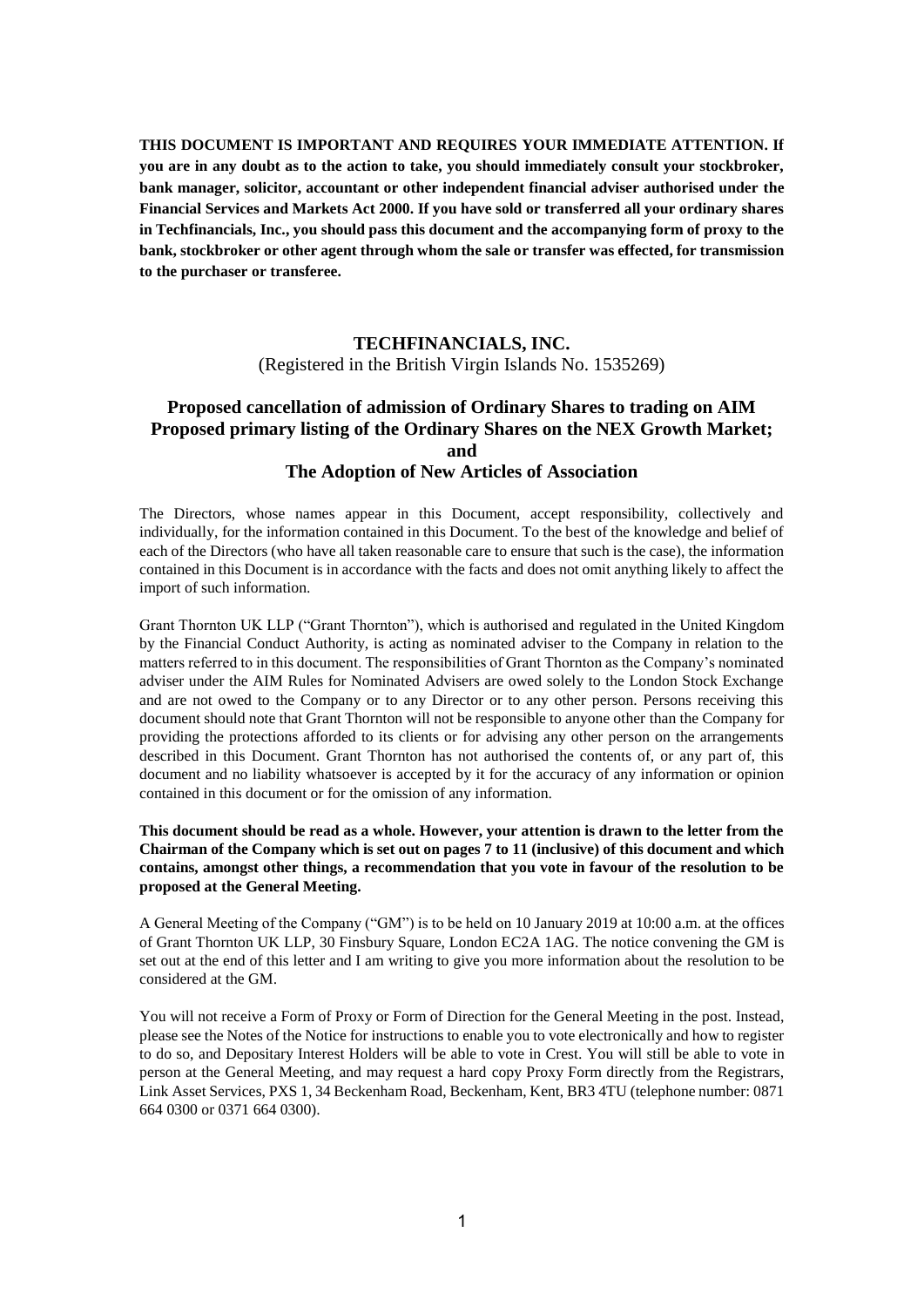# **TABLE OF CONTENTS**

| Expected timetable of principal | 3  |
|---------------------------------|----|
| Directors and advisers          | 4  |
| Definitions                     | 5  |
| Letter from the Chairman        | 7  |
| <b>Adoption of New Articles</b> | 12 |
| Notice of General Meeting       | 14 |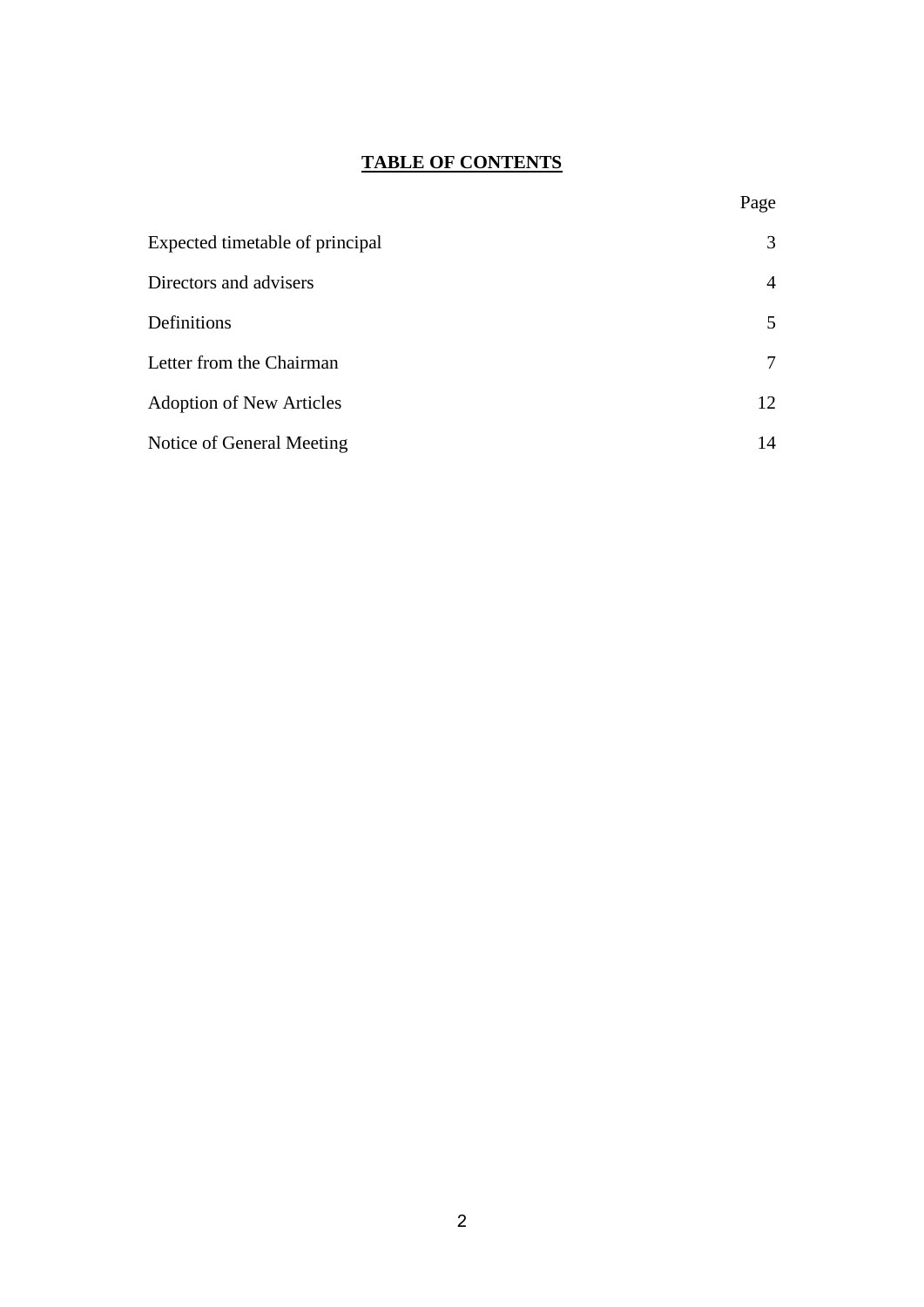## **EXPECTED TIMETABLE OF PRINCIPAL EVENTS (1) (2)**

| Announcement of proposed Cancellation                                                                             | 18 December 2019            |
|-------------------------------------------------------------------------------------------------------------------|-----------------------------|
| Publication and posting of this document and<br>instructions to enable you to vote electronically<br>or in person | 19 December 2019            |
| Latest time and date for receipt of your vote                                                                     | 10.00 am on 7 January 2020  |
| Electronically in respect of the General Meeting                                                                  |                             |
| Latest time and date for receipt of completed                                                                     | 10.00 am on 8 January 2020  |
| Forms of Proxy in respect of the General<br>Meeting                                                               |                             |
| Time and date of the General Meeting                                                                              | 10.00 am on 10 January 2020 |
| Expected last day of dealings in Ordinary Shares<br>on AIM                                                        | 17 January 2020             |
| Expected time and date of Cancellation <sup>(3)</sup>                                                             | 7.00 am on 20 January 2020  |

Notes:

(1) All of the times referred to in this document and the General Meeting Notice refer to London time, unless otherwise stated.

(2) Each of the times and dates in the above timetable is subject to change. If any of the above times and/or dates change, the revised times and dates will be notified to Shareholders by an announcement through a Regulatory Information Service.

(3) The Cancellation requires the approval of not less than 75% of the votes cast by Shareholders at the General Meeting.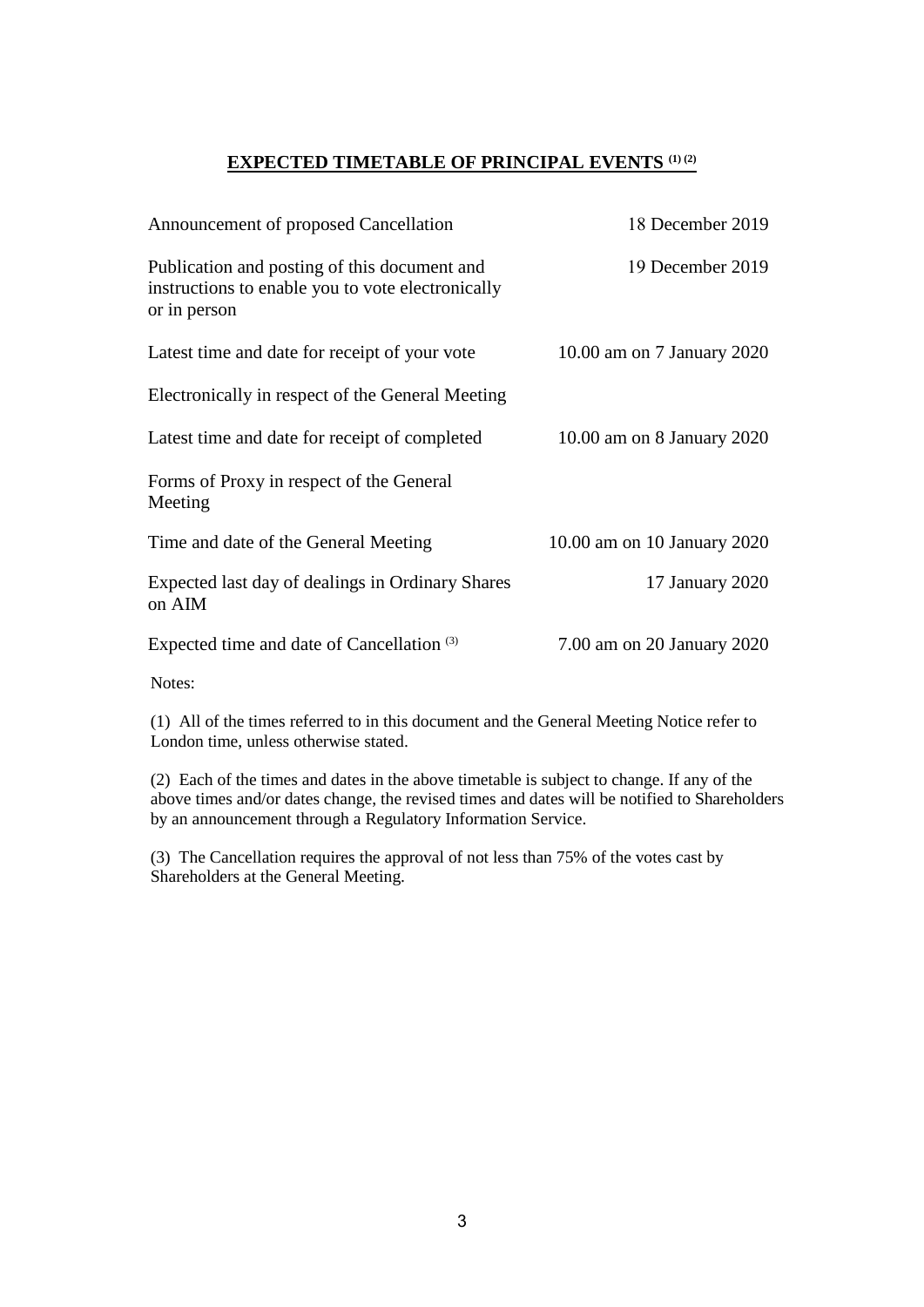### **DIRECTORS AND ADVISERS**

**Directors** Christopher Bell, Non Executive Chairman Asaf Lahav, Group Chief Executive Officer, Director Eitan Yanuv, Non Executive Director

**Nominated Adviser Grant Thornton UK LLP** 30 Finsbury Square, London EC2A 1AG United Kingdom

**NEX Corporate Adviser and AIM Broker**

**Peterhouse Capital Limited** 3rd Floor, 80 Cheapside, London, EC2V 6EE United Kingdom

**Legal advisers to company as to BVI law Harneys, Westwood &** 

**Riegels LLP** 5 New Street Square London EC4A 3BF United Kingdom

**Registrar Link Asset Services** PXS 1, 34 Beckenham Road, Beckenham, Kent, BR3 4TU United Kingdom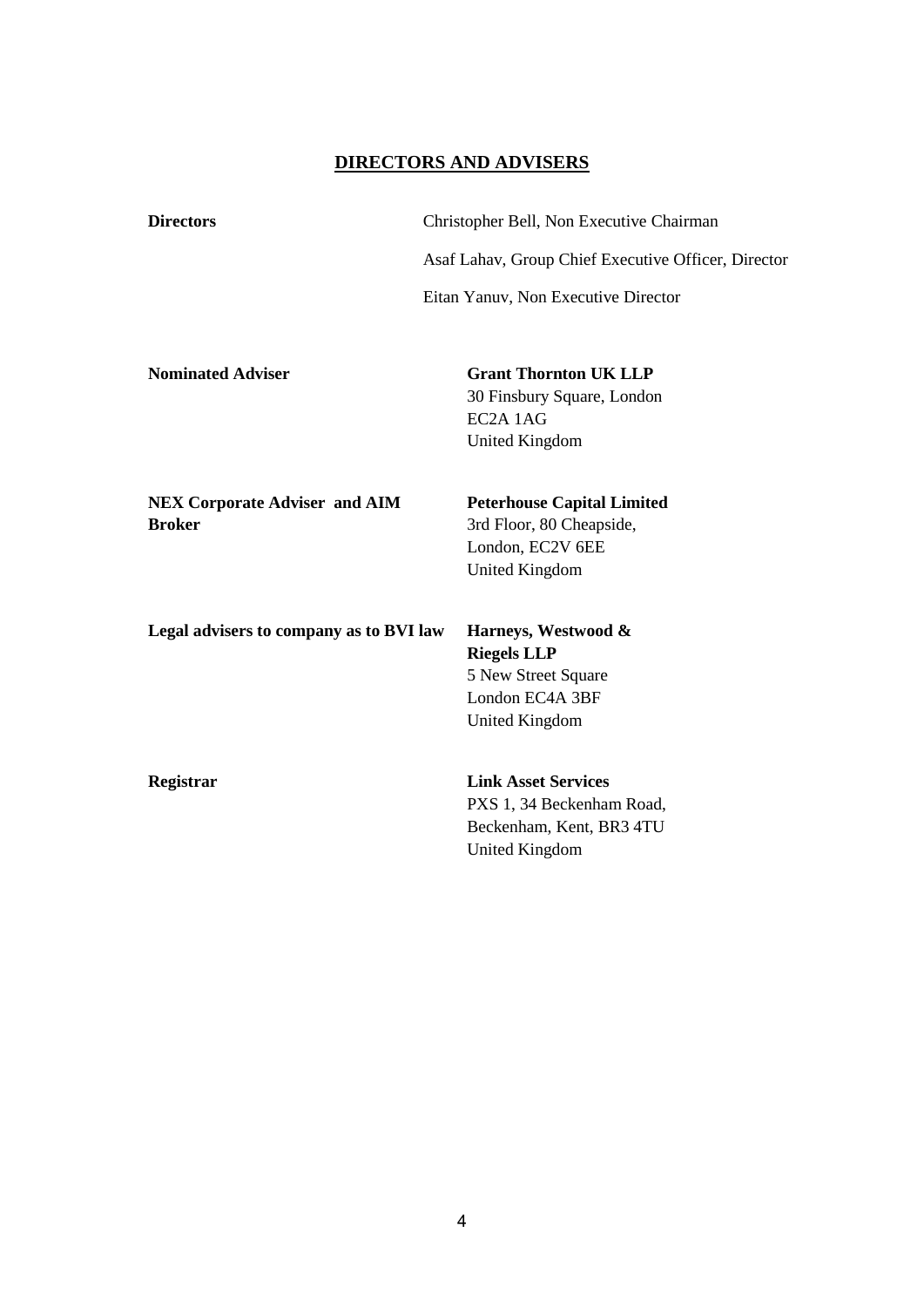#### **DEFINITIONS**

The following definitions apply throughout this Document, unless the context requires otherwise:

"AIM" means the AIM market operated by the London Stock Exchange;

"**AIM Rules**" or "**AIM Rules for Companies**" means the rules and guidance for companies whose shares are admitted to trading on AIM published by the London Stock Exchange, as amended from time to time;

"**Articles**" means the Company's articles of association;

"**B2B**" means Business to Business;

"**B2C**" means Business to Consumers;

"**Business Day**" means a day (excluding Saturday, Sunday and public holidays in England and Wales) on which banks are generally open for business in London for the transaction of normal banking business;

"**Cancellation**" means the cancellation of admission of the Ordinary Shares to trading on AIM in accordance with Rule 41 of the AIM Rules, subject to passing of the Cancellation Resolution;

"**Cancellation Resolution**" means Resolution 1 to be proposed at the General Meeting;

"**Company**" or "**TechFinancials**" means TechFinancials, Inc., a company incorporated in British Virgin Islands;

"**CREST**" means the relevant system (as defined in the CREST Regulations) in respect of which Euroclear is the operator (as defined in those regulations);

"**CREST Regulations**" means the Uncertificated Securities Regulations 2001 (SI2001/3755), as amended;

"**Current Articles**" means the articles of association of the Company as of the date of this Document;

"**Directors**" or "**Board**" means the directors of the Company, whose names are set out in this Document. The Board comprises the directors at any time or the directors present at a duly convened meeting at which a quorum is present or, as the case may be, the directors assembled as a committee of such Board;

"**Disclosure Guidance and Transparency Rules**" means the disclosure rules and transparency rules made by the UK Financial Conduct Authority pursuant to section 73A of  $FSMA$ <sup>.</sup>

"**Document**" means this document, containing information about the Cancellation, the change of the current Articles and the General Meeting;

"**Form of Proxy**" means a hard copy Proxy Form to be used for vote in person at the General Meeting, a copy of which can be requested directly from the Registrars.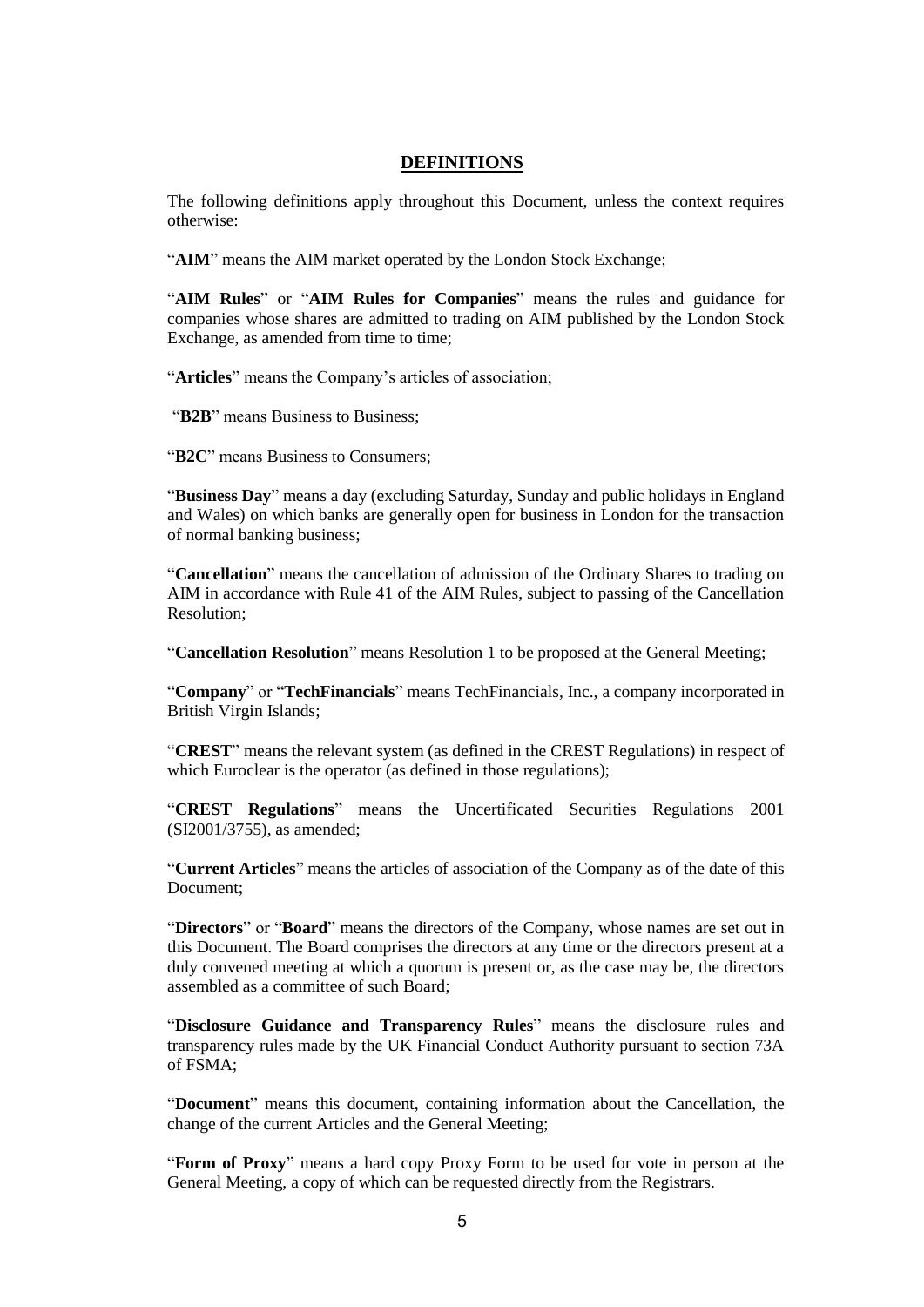"**FSMA**" means the Financial Services and Markets Act 2000, as amended;

"**General Meeting**" means the General Meeting of the Company convened for 10.00 a.m. on 10 January 2020 and any adjournment thereof, notice of which is set out at Part II of this Document;

"**Grant Thornton**" means Grant Thornton UK LLP;

**"London Stock Exchange**" means London Stock Exchange plc;

"**MIFID II**" means the Market in Financial Instruments Directive 2014;

"**New Articles**" means the new articles of association of the Company to be adopted pursuant to Resolution 2 with such principal changes as summarized in Part II of this Document, a copy of which can be viewed at: [https://group.techfinancials.com/constitutional-documents/;](https://group.techfinancials.com/constitutional-documents/)

**NEX**" means the NEX Exchange Growth Market, a market for unlisted securities with a regulatory framework dedicated to the needs of smaller companies;

"**NEX Rules**" means the NEX Exchange Growth Market – Rules for issuers;

"**Notice of General Meeting**" or "**Notice**" means the notice of General Meeting which is set out in Part III of this Document;

"**Ordinary Shares**" means the ordinary shares in the capital of the Company of US\$0.0005 each and "**Ordinary Share**" means any one of them;

"**Peterhouse**" means Peterhouse Capital Limited

"**Registrars**" means Link Asset Services, PXS 1, 34 Beckenham Road, Beckenham, Kent, BR3 4TU, United Kingdom;

"**Regulatory Information Service**" has the meaning given to it in the AIM Rules for any of the services approved by the London Stock Exchange for the distribution of AIM announcements and included within the list maintained on the website of the London Stock Exchange;

"**Resolutions**" means the resolutions to be proposed at the General Meeting in the form set out in the Notice of General Meeting;

"**Shareholders**" mean holders of Ordinary Shares from time to time and "**Shareholder**" means any one of them; and

"**United Kingdom**" or "**UK**" means the United Kingdom of Great Britain and Northern Ireland.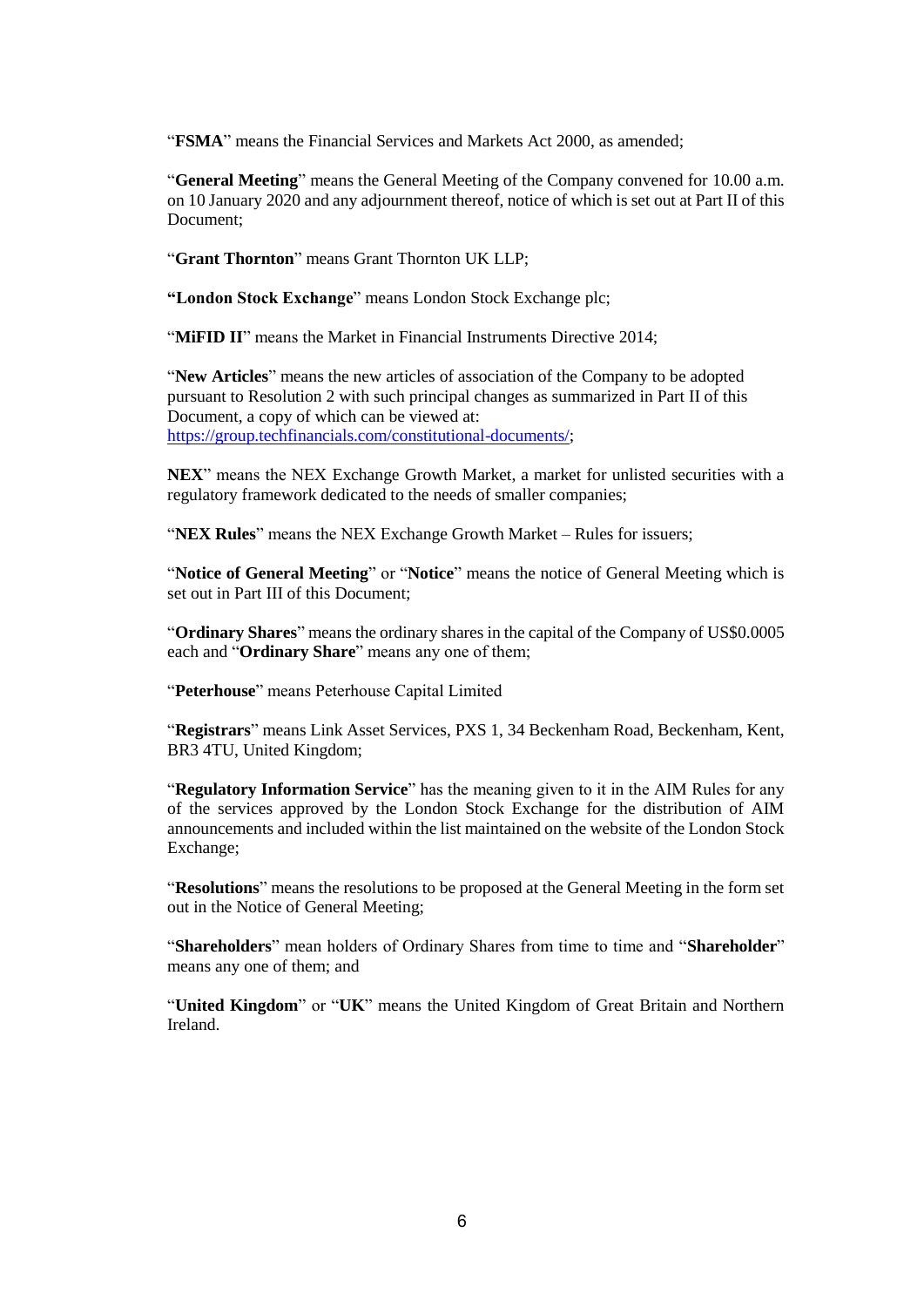### **PART I**

### **LETTER FROM THE CHAIRMAN OF TECHFINANCIALS, INC.**

To the Shareholders of TechFinancials, Inc. and, for information only to options holders.

*Directors: Registered Office:* Christopher Bell (Chairman) Asaf Lahav Eitan Yanuv

Craigmuir Chambers, Road Town, Tortola VG1110, British Virgin Islands

18 December 2019

Dear Shareholder,

#### **Proposed cancellation of admission of Ordinary Shares to trading on AIM and sole listing on the NEX Exchange Growth Market and Notice of General Meeting.**

#### **1. Introduction**

As announced by the Company on 2 December 2019, the Directors have concluded that it is in the best interests of the Company and its Shareholders to cancel the admission of the Ordinary Shares to trading on AIM and remain listed only on NEX. In accordance with Rule 41 of the AIM Rules, the Company has notified the London Stock Exchange via its nominated advisor of the date of the proposed Cancellation of 20 January 2020.

The Cancellation Resolution is conditional, pursuant to Rule 41 of the AIM Rules, upon the approval of not less than 75 per cent. of the votes cast by Shareholders (whether present in person or by proxy) at the General Meeting, notice of which is set out in Part III of this Document.

The Company is seeking Shareholders' approval for the Cancellation at the General Meeting, which has been convened for 10:00 a.m. on 10 January 2020 at the offices of Grant Thornton UK LLP, 30 Finsbury Square, London EC2A 1AG. If the Cancellation Resolution is passed at the General Meeting, it is anticipated that the Cancellation will become effective at 7.00 a.m. on 20 January 2020.

**The purpose of this Document is to seek Shareholders' approval for the Resolutions, to provide information on the background and reasons for Cancellation and to explain the consequences of the Cancellation, and provide reasons why the Directors unanimously consider the Cancellation, to be in the best interests of the Company and its Shareholders as a whole.**

The Notice of the General Meeting is set out in Part III of this Document.

#### **2. Background and reasons for Cancellation**

As a result of the continuing regulatory challenges the Company's traditional trading business are facing, the Company has taken the decision to make substantial adjustments to its operating structure and cost base while seeking to develop its newer blockchain based businesses.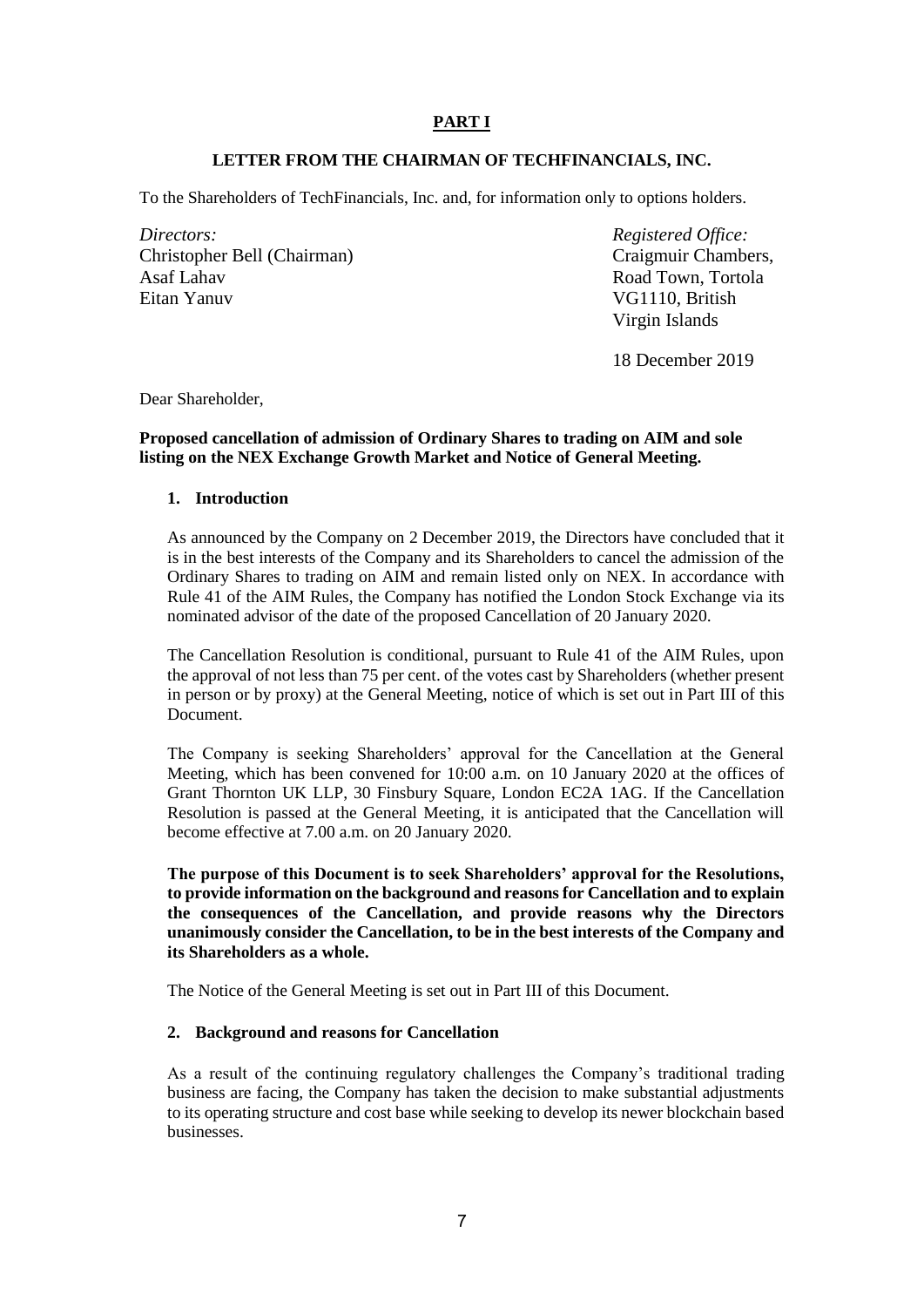As part of these changes the Company has closed the operation of DragonFinancials Ltd. ("**DragonFinancials**") and is no longer operating any B2C activity.

The Company is continuing to support customers of its B2B division. However, this division of the Company has also seen declining revenues which will decline further as a resultant impact from losing the revenues of DragonFinancials, its major customer in the first half of 2019.

In light of its decision to close DragonFinancials and the decline in revenues in its traditional B2B business, the Board has undertaken a review of the benefits of being a quoted company on both AIM and NEX. Following this review, the Board considers that NEX is a more appropriate market given TechFinancials' currently reduced size and its focus on new business streams, as it prepares to move forward with the opportunities it has in the blockchain arena. The Board believes that NEX is a more appropriate market for blockchain companies with low revenues. A sole quotation on NEX would also result in a reduction in total costs of being a public company.

The considerable cost, management time and the legal and regulatory burden associated with maintaining the Company's admission to trading on AIM are, in the Directors' opinion, disproportionate to the benefits to the Company. It is estimated that Cancellation will reduce the Company's recurring administrative costs by £100,000 per annum, and these sums can be better allocated towards growing the business. Consequently, the Board has concluded that the Cancellation is in the best interests of the Company and its Shareholders as a whole.

Following the Cancellation, the Board believes that the Company will benefit from lower costs associated with being traded on NEX. It is therefore proposed to continue to be traded on the NEX, subject to the Shareholders' approval of the Cancellation.

#### **3. Process for, and principal effects of, the Cancellation**

Under the AIM Rules, the Company is required to give at least 20 clear Business Days' notice of Cancellation. Additionally, Cancellation will not take effect until at least 5 clear Business Days have passed following the passing of the Cancellation Resolution. If the Cancellation Resolution is passed at the General Meeting, it is proposed that the last day of trading in Ordinary Shares on AIM will be 17 January 2020 and that the Cancellation will take effect at 7.00 a.m. on 20 January 2020.

The principal effects of the Cancellation will be that:

- Shareholders will not be able to trade their shares on the AIM market. The shares will continue to the quoted and traded on NEX.; and
- AIM Rules which are applicable to companies whose shares are admitted to trading on AIM will no longer apply and will be replaced by the NEX regime.

It should be noted that both AIM and NEX are SME Growth Markets as defined in MiFID II and that the Company will continue to be subject to the laws and regulations that apply to SME Growth markets.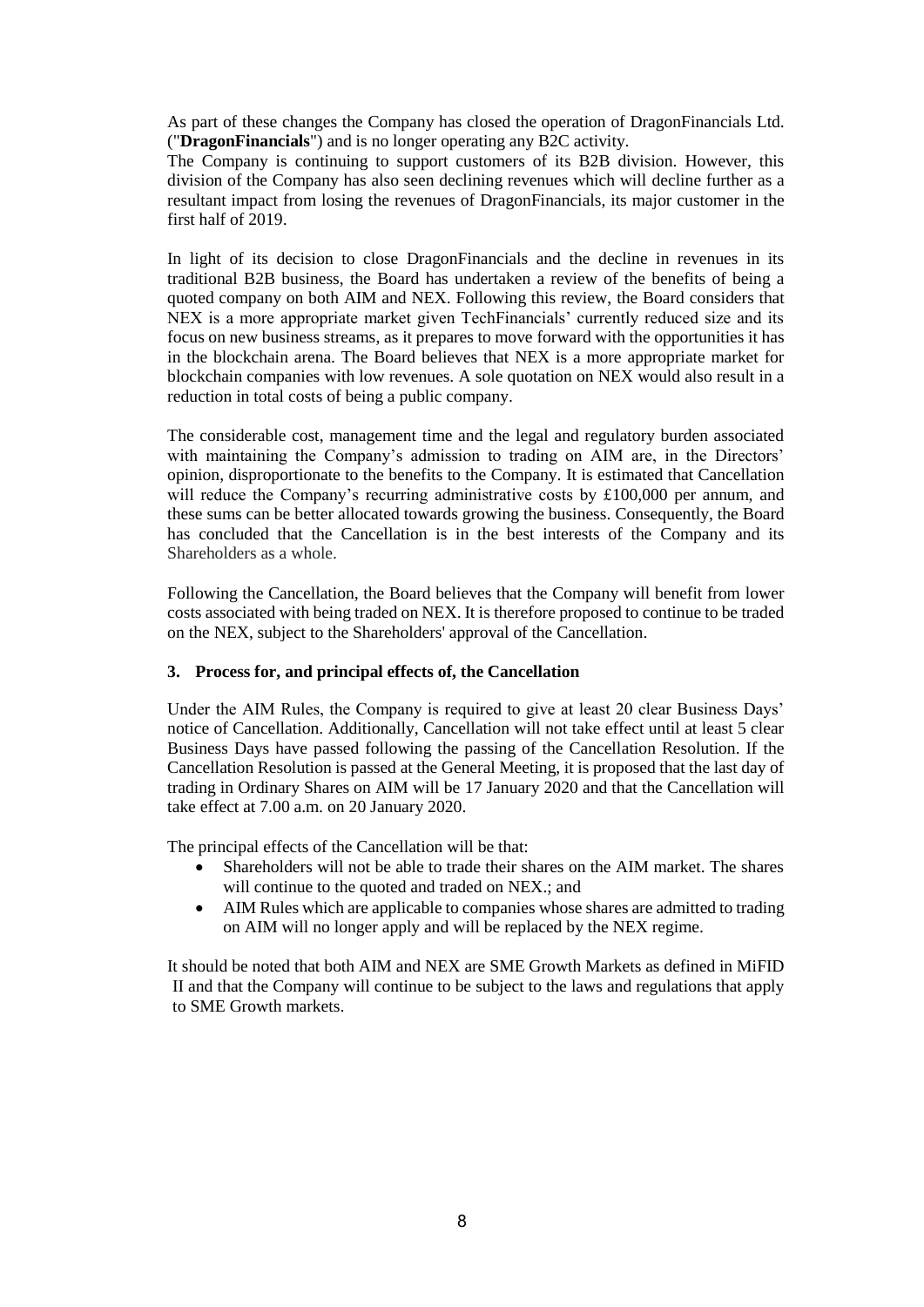#### **4. Transactions in the Ordinary Shares prior to and post the proposed Cancellation**

#### **a. Prior to Cancellation**

Shareholders should note that they are able to trade in the Ordinary Shares on AIM and NEX prior to Cancellation.

### **b. Post Cancellation**

Shareholders should note that they will be able to trade in the Ordinary Shares only on NEX after the Cancellation.

**If Shareholders wish to buy or sell Ordinary Shares on AIM they must do so prior to the Cancellation becoming effective. As noted above, in the event that Shareholders approve the Cancellation, it is anticipated that the last day of dealings in the Ordinary Shares on AIM will be 17 January 2020 and that the effective date of the Cancellation will be 20 January 2020.**

### **5. Strategy and Prospects**

The Company will continue to focus and advance with a view to realising value from its investments in the blockchain ventures it is involved in - Footies Limited and Cedex Holdings Limited.

#### **a. Footies**

Footies Limited ("**Footies**") is a subsidiary incorporated in the UK in which TechFinancials has an interest of just over 75 per cent. It has been established to develop a digital ticketing and fan engagement solution for sports organizations and venues.

The Company's strategy is to increase Footies' value by closing sales contracts with its first customers.

Approximately a year from inception, the first version of the platform has become available for testing with potential clients. In the past three months, Footies has started approaching potential customers with a 'demo' product.

Footies has now received feedback from potential prospects and consequently will focus its product development on ticket control and integrating engagement. Footies initial sales efforts are focused on mid-size clubs and other types of venues in which knowing and caring for your customers through ticketing control and dedicated app is crucial for the business. The Company will provide Footies an additional credit line by way of a Convertible Loan of up to US\$225k and will provide further updates to the market in due course.

#### **b. Cedex**

The Company continues to hold an option to acquire 90 per cent. (the "**Option**") of Cedex Holdings Limited ("**Cedex**") at an aggregate exercise price of approximately £52,000. In the event that the Option is exercised, TechFinancials will hold 97.49% of Cedex' issued share capital (85.92% on a fully diluted basis).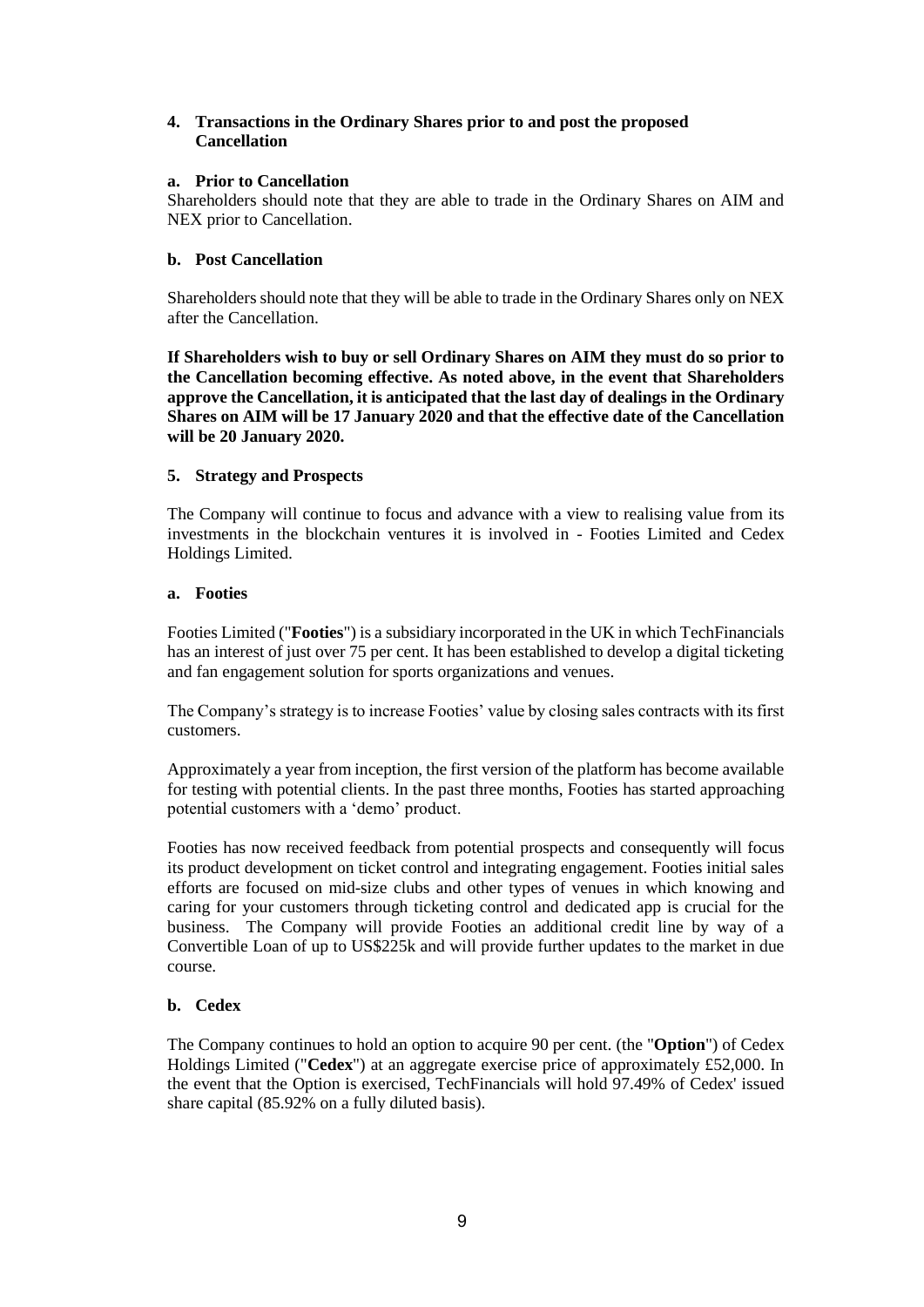The Company remains positive about its investment in Cedex and will take a decision as to how to maximise the value from its investment in Cedex in 2020, after its proposed Cancellation from AIM and sole listing on NEX and will provide further updates to the market in due course.

In the past year, Cedex has concentrated its business efforts on business development activities in order to create the eco-system for issuing advanced financial instruments based on diamonds as an underlying asset, such as ETP and futures contracts utilizing Cedex' proprietary technology, comprising the DEX algorithm, and the Cedex trading platform.

Cedex' vision is to transform diamonds into a new financial asset class. In parallel, Cedex' board will be looking for other opportunities to commercialise the Cedex technology. The Company will consider selling all or part of its interest in Cedex to a third party if it believes that to be in the best interests of the Company.

### **6. Process for Cancellation**

Under the AIM Rules, it is a requirement that the Cancellation must be approved by not less than 75 per cent. of votes cast by Shareholders at the General Meeting. Accordingly, the Notice of General Meeting set out in Part III of this Document contains a special resolution to approve the Cancellation.

Furthermore, Rule 41 of the AIM Rules requires any AIM company that wishes that the London Stock Exchange will cancel the admission of its shares to trading on AIM to notify its shareholders and to separately inform the London Stock Exchange of its preferred cancellation date at least 20 Business Days prior to such date. In accordance with AIM Rule 41, the Company has, via its Nominated Adviser, notified the London Stock Exchange of the Company's intended date of Cancellation, subject to the Cancellation Resolution being passed at the General Meeting, to cancel the Company's admission of the Ordinary Shares to trading on AIM on 17 January 2020. Accordingly, if the Cancellation Resolution is passed the Cancellation will become effective at 7.00 a.m. on 20 January 2020. If the Cancellation becomes effective, Grant Thornton will cease to be nominated adviser of the Company and the Company will no longer be required to comply with the AIM Rules. Peterhouse will cease acting as the Company's broker for the purposes of the AIM Rules but will continue to be the Company's Corporate Adviser for the purposes of the NEX Rules.

### **7. General Meeting**

The General Meeting will be held at the offices of Grant Thornton UK LLP, 30 Finsbury Square, London EC2A 1AG at 10:00 a.m. on 10 January 2020.

The Directors are proposing two Resolutions at the General Meeting, each of which will be proposed as a special resolution requiring a majority of 75 per cent. of those voting in person or by proxy. Resolution 1, which is with respect to the Cancellation, is not conditional on any other Resolution.

In addition, the Directors are proposing an amendment to the Articles in order to reflect the delisting from the AIM. Resolution 2 is conditional on the approval of Resolution 1.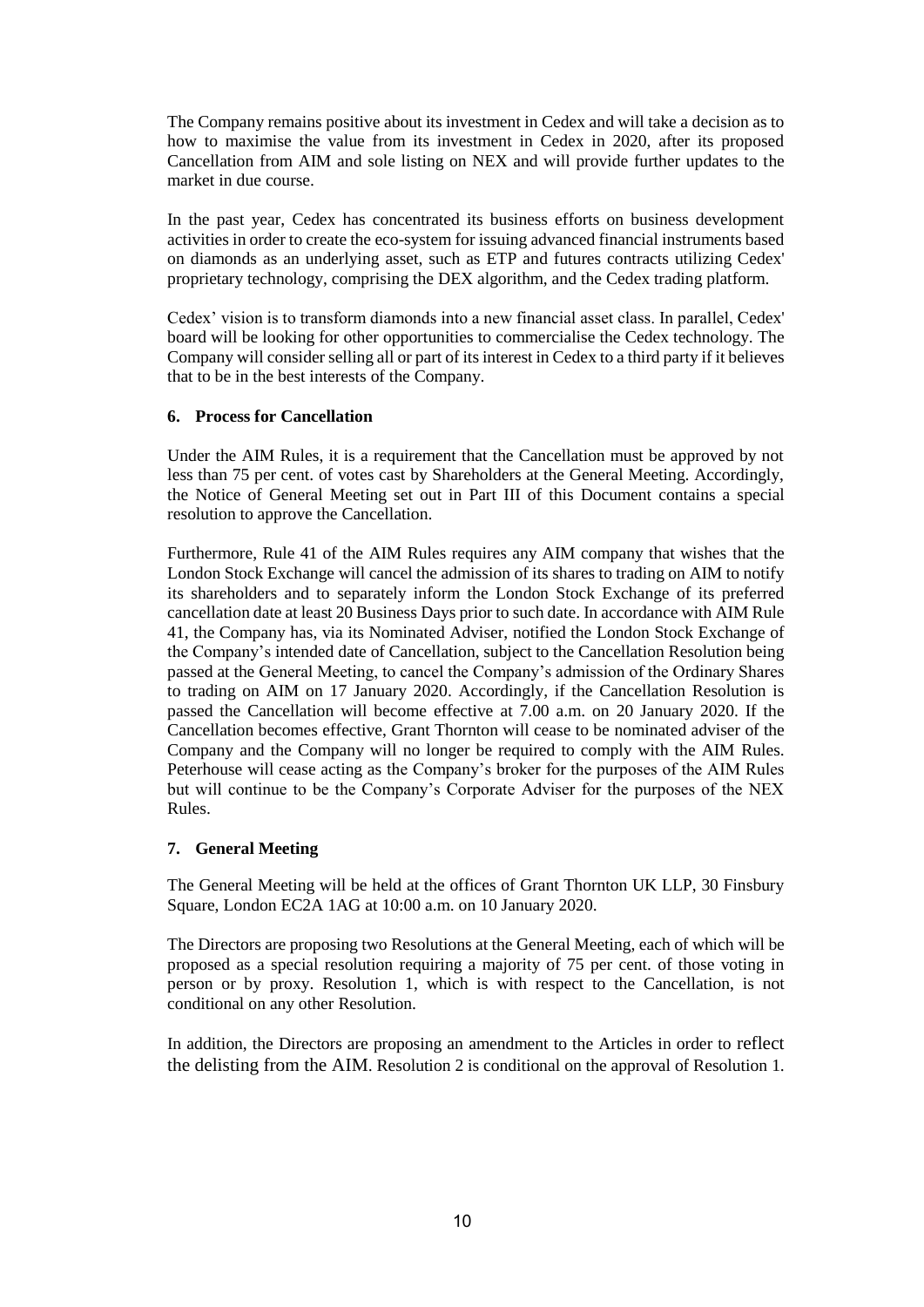### **8. Action to be taken**

You will find enclosed with this Document voting instructions for the General Meeting.

#### **9. Recommendation**

The Directors consider that the Cancellation is in the best interests of the Company and its Shareholders as a whole and therefore unanimously recommend that you vote in favour of the Resolutions at the General Meeting, as they intend to do so in respect of their own beneficial holdings, representing approximately 10.77% in aggregate of the issued share capital of the Company.

Yours faithfully, **Christopher Bell**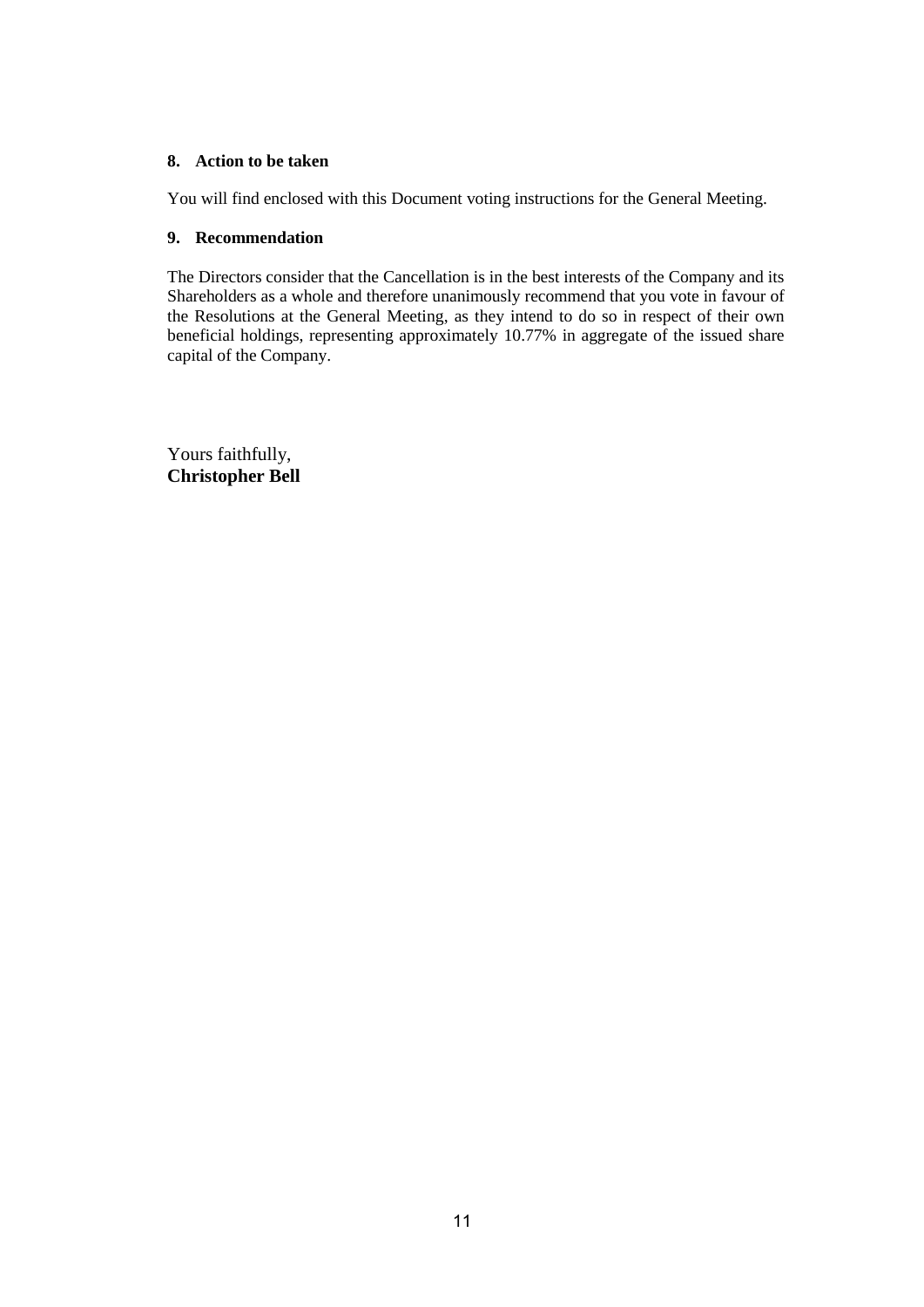#### **PART II**

#### **ADOPTION OF NEW MEMORANDUM AND ARTICLES OF ASSOCIATION**

The Directors are proposing that the following changes are made to the Company's Memorandum and Articles of Association. The proposed changes to the Memorandum and Articles of Association are the subject of Resolution 2, which is conditional on Shareholders passing Resolution 1 at the General Meeting, (approving the Cancellation).

1) "Admission Definition" – The "Admission" definition in Section 1 in the Amended and Restated Memorandum of Association of the Company shall be deleted in its entirety and will be replaced by the following definition:

"*"Admission" means the admission to trading of the Shares on the NEX Exchange Growth Market;*"

2) "NEX Exchange" Definition – A new definition will be added to Section 1 in the Amended and Restated Memorandum of Association of the Company, as follows:

"*"Nex Exchange" means NEX Exchange Growth Market, a market for unlisted securities with a regulatory framework dedicated to the needs of smaller companies;*"

3) Regulation 1.5 – Regulation 1.5 in the Amended and Restated Articles of Association of the Company shall be deleted in its entirety and will be replaced by Regulation 1.5, as follows:

" *With effect from Admission, unless and until disapplied by the Shareholders as set forth in regulation 1.6 below (the "Disapplication") and then only in accordance with the terms of the Disapplication, the following pre-emptive provisions will apply to any issue of Shares by the Company:*

- *(a) if the Company, at any time, authorises the issuance of any Shares, the Company shall, prior to such issuance, first offer to issue to each Shareholder a pro rata portion of such Shares, based on the number of Shares held by such Shareholders at the time of such issuance (a "Preemptive Rights Shareholder"), as compared to aggregate number of Shares then outstanding (the "New Shares");*
- *(b) in order to exercise their purchase rights hereunder, the Shareholders must, within fifteen (15) days or such longer period of time, if any approved by resolution of Directors (the "Pre-emptive Acceptance Period") after receipt of written notice from the Company describing in reasonable detail the Shares, the purchase price thereof and the payment terms, deliver a written notice to the Company describing their election hereunder, which shall specify the number of Shares such Shareholder will subscribe for. The Company shall give the Shareholders no less than twenty (20) days or such longer period of time, if any, approved by resolution of the Directors, notice of the closing of the issuance of such Shares;*
- *(c) all issuances of Shares pursuant to this Regulation 1.5 shall be consummated contemporaneously at the principal offices of the Company on the later of (i) a mutually satisfactory business day within their (30) days after the expiration of the Pre-emptive Acceptance Period, (ii) the fifth business day following the expiration or termination of all waiting periods, if any, required*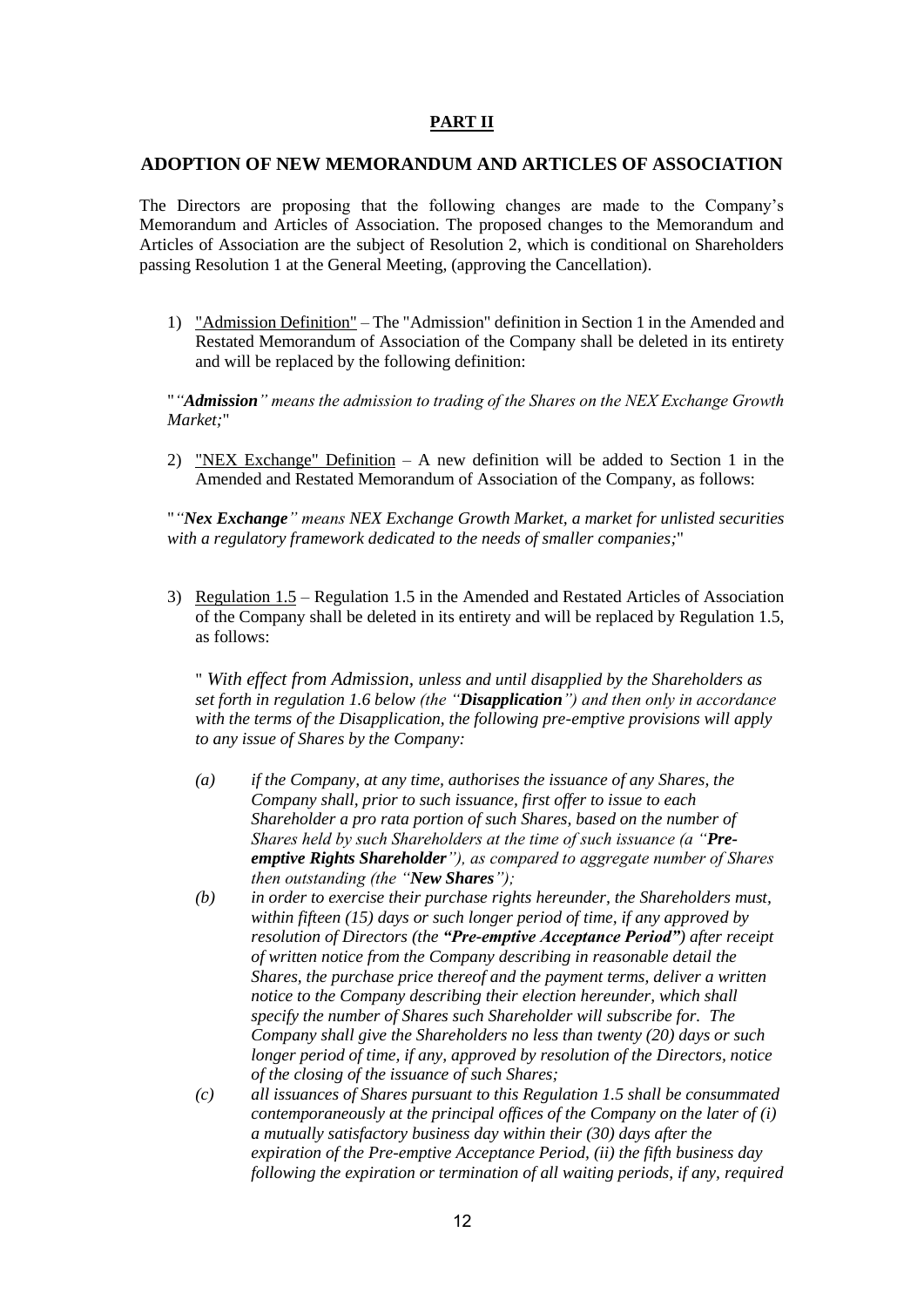*by applicable law, or (iii) at such other time and/or place as the Company and the Shareholders may agree. The delivery of certificates or other instruments evidencing such New Shares shall be made by the Company on such date against payment of the purchase price for such Shares together with all other documents which are necessary to effect such issuance; and*

- *(d) upon the expiration of the Pre-emptive Acceptance Period, the Company shall be entitled to issue such Shares which the Pre-emptive Rights Shareholders have elected not to subscribe for during the one hundred and twenty (120) days following such expiration on terms and conditions no more favourable to the purchasers thereof than those offered to the Pre-emptive Rights Shareholders. Any Shares issued by the Company to any Person after such one hundred and twenty (120) day period must be reoffered to the Preemptive Rights Shareholder pursuant to the terms of this Regulation 1.5.*"
- 4) Regulation 1.6 Regulation 1.6 in the Amended and Restated Articles of Association of the Company shall be deleted in its entirety and will be replaced by Regulation 1.6, as follows:

"*The Shareholders may authorize the Board, in advance and on an annual basis, to raise funds in an issue on a non-pre-emptive basis, by way of issuance of Shares representing up to 25% of the issued Shares of the Company (from time to time), and further provided, that the Company's general meeting may determine minimum terms and conditions (including price) for such issues, up to a 25% discount of the average mid-market price for the Shares of Company on the NEX Exchange over the 5 trading days prior to the execution of a definitive agreement pursuant to which the Company undertakes to issue shares of the Company.*"

5) Regulation  $26(c)(iii)$  – Regulation  $26(c)(iii)$  in the Amended and Restated Articles of Association of the Company shall be deleted in its entirety and will be replaced by Regulation  $26(c)(iii)$ , as follows:

"*the transfer results from a sale made through a recognised investment exchange as defined in Cyprus Law or any other investment exchange on which the Company's Shares are normally traded including the NEX Exchange.*"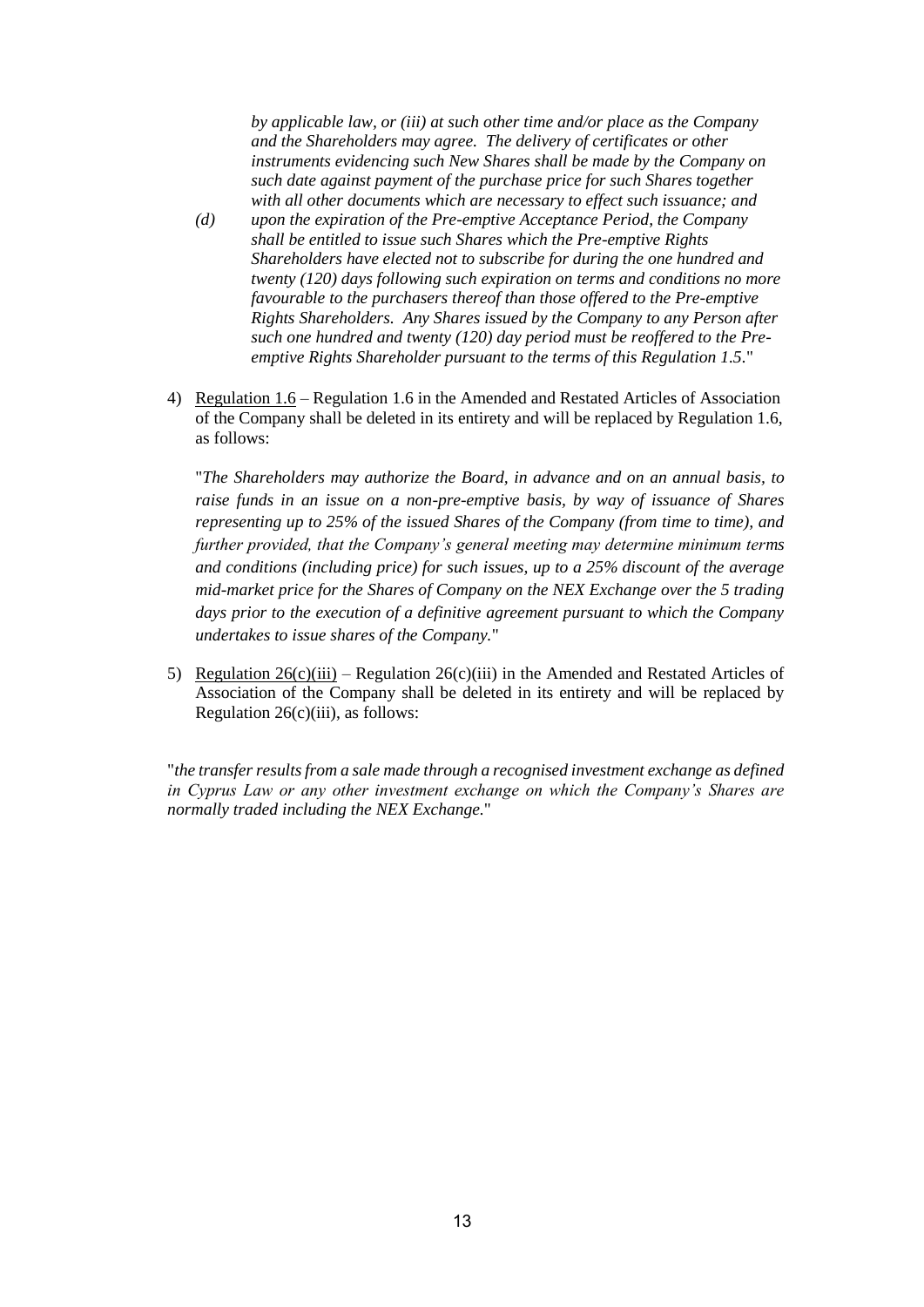#### **PART III**

#### **NOTICE OF GENERAL MEETING**

#### **TECHFINANCIALS, INC.**

Notice is hereby given that a General Meeting of Techfinancials, Inc. will be held on 10 January 2020 at 10:00 a.m. at the offices of Grant Thornton UK LLP, 30 Finsbury Square, London EC2A 1AG to consider and, if thought fit, approve the resolutions set out below, which are proposed as special resolutions.

#### SPECIAL RESOLUTION

- 1. THAT, in accordance with Rule 41 of the AIM Rules for Companies, the cancellation of the admission to trading on AIM (the market of that name operated by the London Stock Exchange plc) of the ordinary shares of no par value in the capital of the Company be and is hereby approved and the directors of the Company be authorised to take all action reasonable or necessary to effect such cancellation.
- 2. THAT, subject to and conditional upon Resolution 1 being approved at the General Meeting and the cancellation of the admission of the Company to trading on AIM (the market of that name operated by the London Stock Exchange PLC) ("**Cancellation**") becoming effective and remaining quoted on the NEX Exchange Growth Market as the sole market on which the Company's shares are traded, and pursuant to Part II contained of this document as submitted to the meeting, to approve the amendment of the Memorandum and Articles of Association with the proposed changes.

*Registered Office: By Order of the Board* Craigmuir Chambers, Road Town, Tortola VG1110, British Virgin Islands Asaf Lahav

CEO 18 December 2019

#### **Notes for Shareholders**

1. Pursuant to Regulation 41 of the Uncertificated Securities Regulations 2001 (as amended), only those members registered in the register of members of the Company 48 hours before the General Meeting (i.e. by close of business on 8 January 2020) (or if the Meeting is adjourned, in the register of members of the Company 48 hours before the date and time of the adjourned meeting) (the "Meeting") shall be entitled to attend or vote at the Meeting in respect of the number of shares registered in their respective names at that time. Changes to entries on the register of members after that time will be disregarded in determining the rights of any person to attend or vote at the Meeting.

2. Registered members of the Company may vote at the Meeting (whether by show of hands or poll) in person or by proxy or corporate representative. A member may appoint one or more persons as his proxy to attend and vote at the Meeting on his behalf. A proxy need not be a member. Where more than one proxy is appointed the instrument of proxy must specify the number of shares each proxy is entitled to vote.